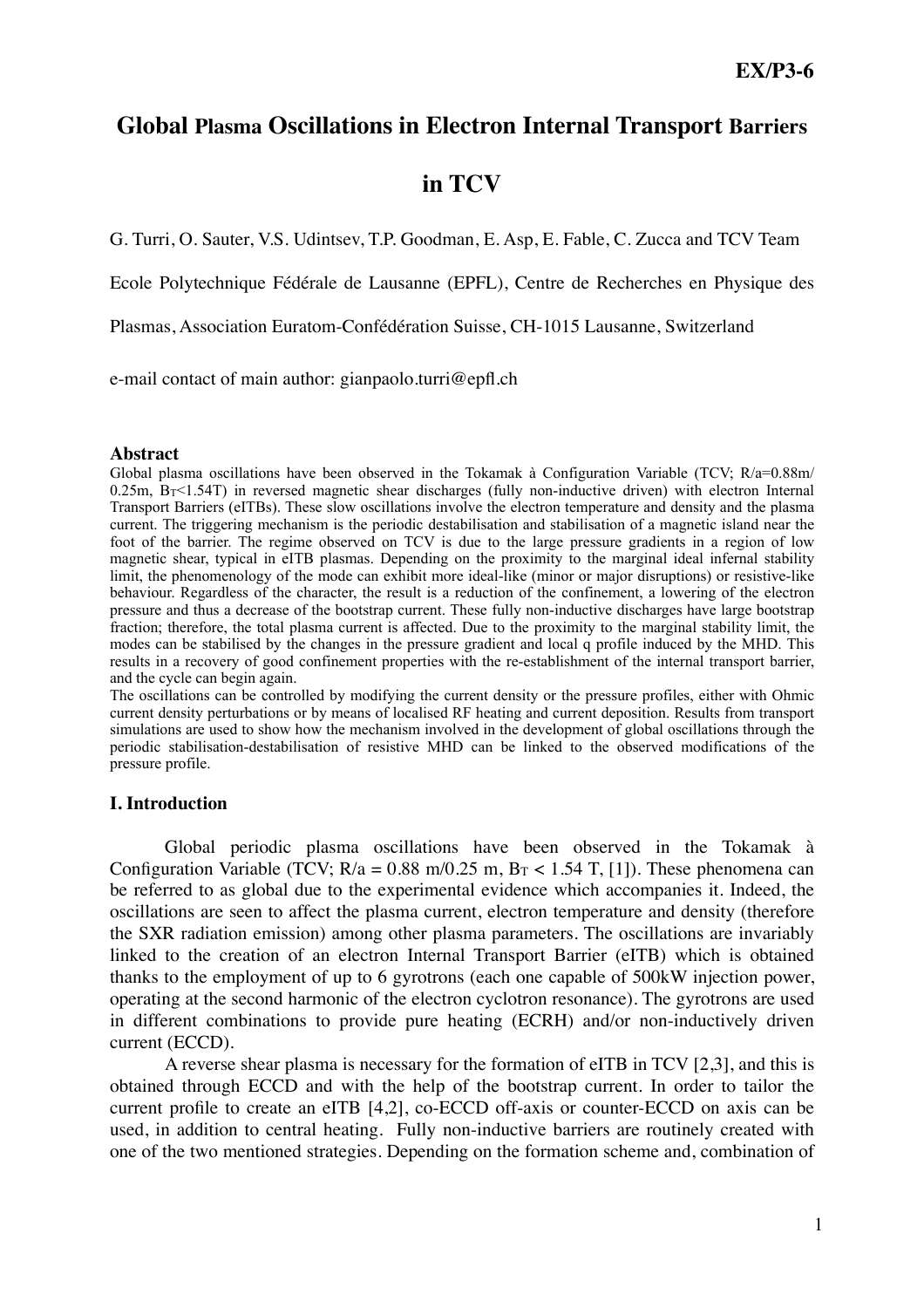current density and pressure profiles can lead or not to MagnetoHydroDynamic (MHD) activity [5,6].

The MHD activity is always detrimental for the confinement properties, and even more so in the presence of an eITB. Indeed, in this case the effect of the MHD activity is of decreasing the strength of the eITB, with consequent loss of confinement and, in the more virulent case, the possibility to reach a disruption. If the MHD activity is located in the region of the foot of the internal transport barrier [6] then the enhanced transport can cause an erosion of the barrier itself, which results in a diminished slope of the barrier and a loss of electron temperature and density in the core.

Advanced scenarios featuring eITBs in TCV lead to the co-existence of a low magnetic-shear and strong pressure gradients in the same region, that of the foot of the barrier (where the minimum of the safety factor q is located [2]). This is a region where the ß-limit is reduced by the so-called ideal infernal stability limit [7, 8], for which the combination of low, rational q surface in the region of low-shear acts to diminished the typical  $\beta_N$  stability criterion (Troyon limit, [9]).

Depending on the closeness to the ideal infernal stability limit, the MHD developing in the region of low shear can exhibit a more ideal or resistive behaviour. Examples of the first type are q=2 sawteeth [10,11], ß-collapse [12], minor and major disruptions [8]. Resistive MHD in the region of the foot of the barrier can cause the so called O-regime [13, 5, 6], with slow (~10Hz) sinusoidal-like global oscillations of the plasma.

 Regardless of the character of the MHD, the instability lowers the electron pressure; thereby decreasing the bootstrap current density [5,14]. Owing to the fact that the bootstrap



*FIGURE 1. (a) Evolution of the main plasma parameters in fully noninductive discharge #33897. The top trace is core SXR, which indicates the barrier formation (t=1.08s) and the onset of the global oscillations (t=1.2 s). The combination of co and counter-ECCD is displayed in the second plot. The vloop (bottom trace) shows the plasma is fully non inductive and the bottom trace shows the spectrogram of Mirnov probe signal.*

fraction is generally 40-50% of the total current, this affects the plasma current as a whole. Due to the changes induced by the MHD mode and the proximity to the marginal stability boundary, the growth of the mode can cause the subsequent selfstabilisation due to the profiles changing towards a more stable state.

Tokamak advanced steady-state scenarios inevitably involve a rather low shear in a region of strong pressure gradients. In most cases, the ingredients are a strong bootstrap fraction, large pressure gradients and low magnetic shear, i.e. the factors that destabilise infernal modes. Due to the large contribution of the neoclassical bootstrap current, it is very difficult to

control them by means of external induced currents (Ohmic and/or non-inductive), unless a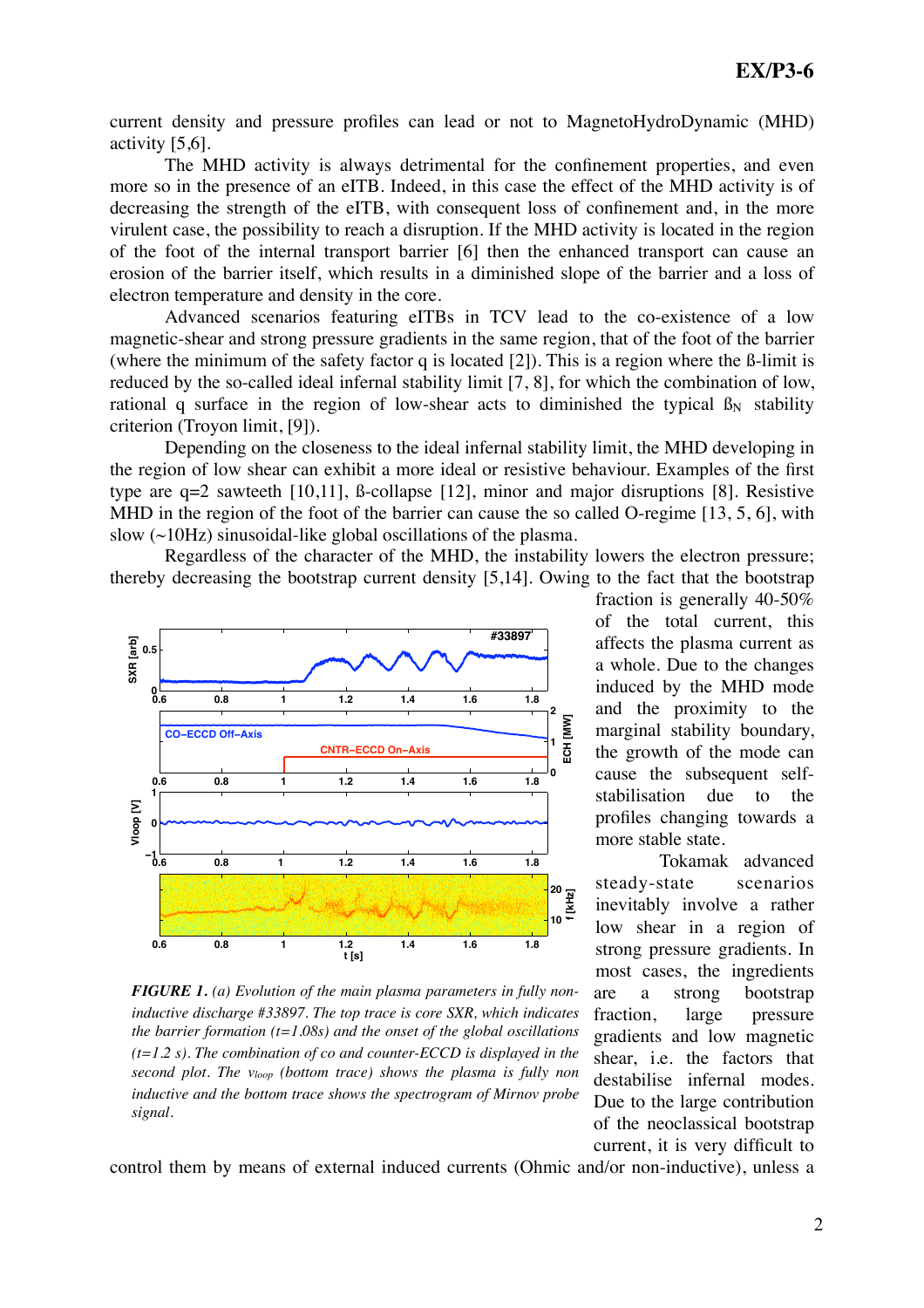

*FIGURE 2. Measured*  $\beta_N$  *versus the pressure peaking factor,*  $p_e(0)$ */ <pe> for discharges featuring global plasma oscillations caused by ideal MHD (red marks; "\*" are for shots close to a major disruption, "X" are for shots with periodic crash-like global oscillations, "+" are for small fast crashes with amplitude ΔTe/ <Te> < 20%), resistive MHD (blue circles) and discharges with MHD activity but without global oscillations (green diamonds).* 

loss of the barrier is accepted. TCV has demonstrated in previous publications [5,6], that sinusoidal-like global plasma oscillations caused by resistive MHD can be effectively suppressed by adding co- or counter-Ohmic current perturbations, although the final states depend on the adopted technique. More recently [15], stabilisation of global plasma oscillations regime has been demonstrated via current profile modifications by means of localised ECRH/ECCD.

The mechanism at play in the oscillation regimes in TCV [6] can be modelled, starting from experimental profiles and using transport codes. Preliminary results of the modelling show that

an enhanced transport in the region of the foot of the barrier over a width similar to the island width (crude simulation of a magnetic island) can be responsible alone for the reduced strength of the barrier and loss of core pressure.

This paper is organised as follows. The scenarios featuring the global plasma oscillations regime are described in section II. Section III describes the techniques used to stabilise or mitigate the global oscillations. Section IV describes ongoing work in the characterisation of the MHD that is responsible for the O-regime modelling with ASTRA [16].

### **II. Experimental conditions**

Global oscillations develop in TCV plasmas in advanced scenario plasmas. In previous publications, both fully non-inductive and ECCD+Ohmic cases have been described [5,6] underlying the common physical background and the specificity of the MHD triggering the oscillations. Transport code modelling has also confirmed that the current profile, and therefore the safety factor, are compatible with a rational q value appearing in the region of large pressure gradients [3].

One common feature of the plasmas displaying oscillations is that they are always accompanied by MHD activity [5,6]. Depending on the closeness to the marginal ideal infernal stability boundary (fig. 2), MHD modes with resistive or ideal character can be the cause of global oscillations. The plot in figure 2 underlines the fact that increasing the pressure peaking factor (abscissa in fig.2) induces a reduction in the maximum achievable  $\beta_N$ , due to the marginal infernal stability limit [5, 8, 15]. Thus, various types of MHD phenomena observed in reversed shear plasmas can all be ascribed to the infernal stability limit violation, i.e. the *local* destabilising interaction of low magnetic shear and strong pressure gradients which affects the plasma *globally*.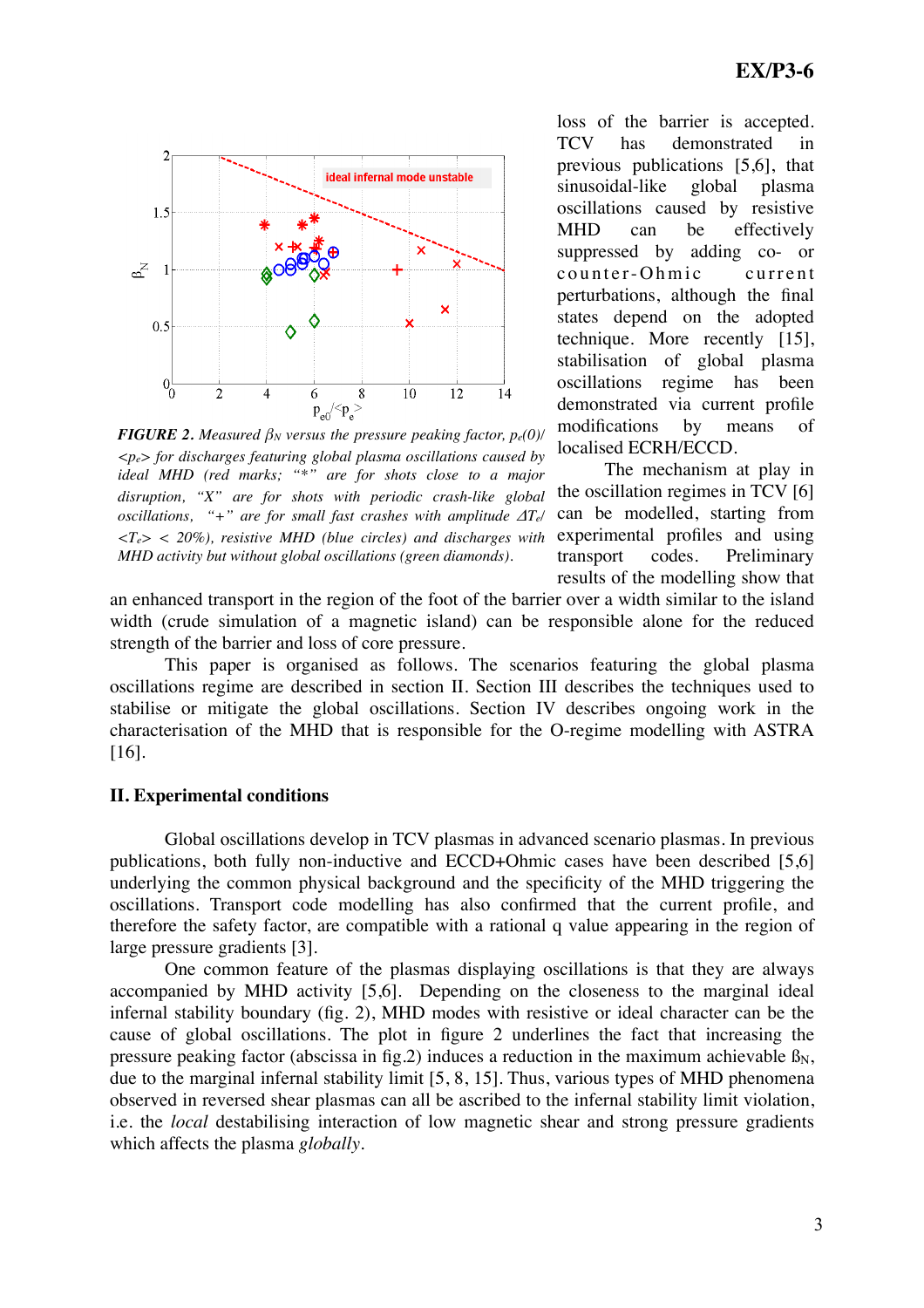#### **II.I Resistive MHD triggered global oscillations**

As an example of resistive MHD triggered global oscillations, discharge #33897 (Fig. 1) is described. This is characterised by 1.35 MW EC power injected from  $t=0.5$  s as off-axis co-ECCD and 0.45 MW on-axis with slight counter-CD component (at  $t=1.5$  s). The eITB formation is confirmed by SXR (top trace, left plot) and by the calculation of the  $H_{RLW} = \tau_e E /$  $\tau_{\text{RIW}}$  factor, above 3 (TCV L-mode confinement follows the Rebut-Lallia-Watkins scaling [17]). The eITB is sustained for many current diffusion times and is terminated by the limitation in the gyrotrons pulse length. At about  $t=1.2$  s a low frequency MHD mode (12) kHz) is triggered and starts the oscillating part of the discharge. Later, at  $t=1.5$  s, the off-axis power is slowly reduced which inhibits the triggering of this 12 kHz mode and thus stops the global oscillations.

According to MHD analysis, the 12 kHz mode is a magnetic island at the foot of the barrier with a full width that is approximately 5 to 6 cm (tomography and Mirnov analysis). The increased radial transport leads a decrease in the pressure gradient and bootstrap current. Due to the changed stability conditions (lower pressure gradient, higher  $q_{min}$  i.e. a more stable plasma), the island self-stabilizes causing the pressure profile to build up again until a new cycle begins. This mechanism for the development of global oscillations due to a resistive mode is described in ref. [5,14] and preliminary results with ASTRA simulating this mechanism are shown in section IV.

The achievable  $\beta_N$  [8,14,15] decreases with the pressure peaking factor and the closeness to a rational low  $q_{min}$  (for the analysed cases either  $q_{min}=2$  or 3, fig. 2), and increases with the radial location of the  $q_{min}$  and the width of the eITB. When extra heating or counter-ECCD is applied inside an existing barrier (thus increasing  $\beta_N$  and the pressure peaking factor,  $p_e(0)/\langle p_e \rangle$ , the ideal infernal mode can become unstable.



*FIGURE 3. Shot 24696 overview. The top trace shows the Mirnov probe signal, indicating with the spikes the ideal activity at the crashes. The middle trace shows SXR core emission, with the periodic crashes after the eITB formation. The bottom trace shows Dα emission. On the right box, the zoom of the indicated time window is reported.*

## **II.II Ideal MHD triggered global oscillations**

As an example of ideal-mode triggered periodic global oscillations, discharge #24696 is reported here. In this experiment significant on-axis counter ECCD was added to off-axis ECH, in an inductive scenario. A significant Ohmic current was also present. In this eITB scenario [10] the ideallike modes have the same global effect on the confinement (drop in the Hfactor) and they resemble the so-called β-collapse observed in JT-60U  $[12]$  or the  $q=2$ sawteeth previously observed in JET [11] . These crashes have a sawtooth-like behaviour of the core SXR is shown (proportional to electron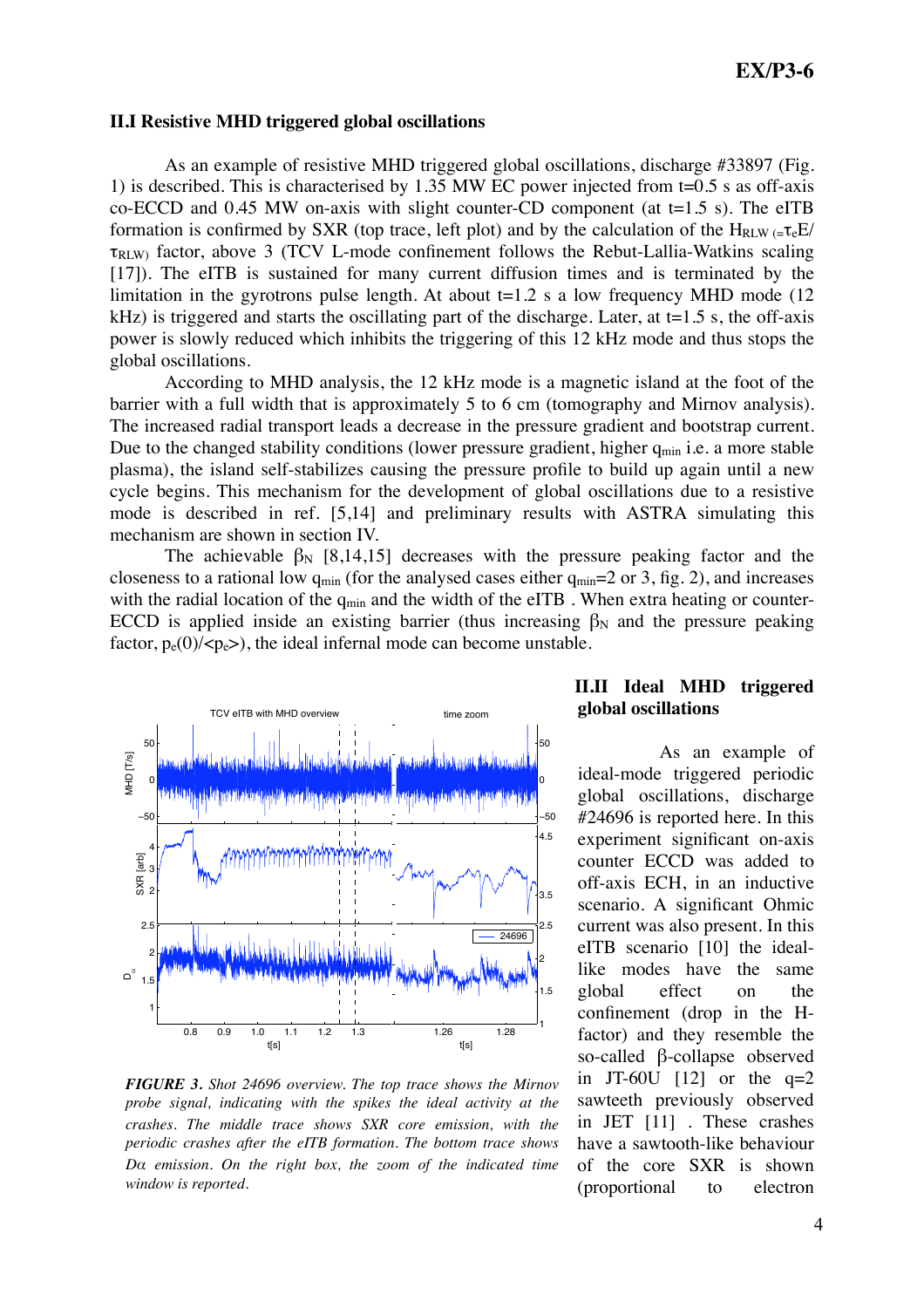

*FIGURE 4. Shot 24696 Thomson Scattering (TS) data. The top plot show sSXR spectrogram and SXR core raw trace (blue) evidencing the periodic crashes. The red lines shows TS profiles of pre-crash states, wheras the black one are taken during postcrashes states. The bottom plot reports the profiles, indicating the* 

temperature and density), with drops and subsequent rises (fig. 3 middle trace, zoomed on the right side of the figure) involving the region close to the q=2 surface.

The modes are ideal kinklike and they are dominated by high local pressure gradient at the barrier location. The destabilising factor is found to be the peaked pressure gradient in conjunction with a low magnetic shear, i.e. the infernal mode limit [8].

In terms of phenomenology, a large crash (on the Alfvèn time-scale) of type *m/*  $n=2/1$  at t=0.81 s stops the initial fast growth of the eITB (fig. 3, middle-left plot). The crash triggers a *m/n*=2/1 resistive mode that is stabilised later. At this time the confinement improves again until the pressure gradient is strong enough to trigger a smaller ideal

infernal mode, with a period  $\tau$  16 ms, which is responsible for the low H<sub>RLW</sub> achieved for this discharge. The pressure peaking factor  $p_{e0}/< p_e >$  reaches 15 at t=0.81s, and this causes the relaxation of the pressure profile and a subsequent decrease in β. The following smaller crashes develop in a region with  $p_{e0}/< p_e > 10$  and  $\beta \approx 0.75$  [10,14]. The evolution of averaged  $T_e$  profiles is given in fig. 4. Coherent averaging of  $T_e$  is achieved for pre-crash and post-crash states. The first (red lines, and bottom red profile) shows a much more peaked behaviour, which is relaxed by the infernal crashes due to the ideal infernal mode.

#### **III. Global oscillations mitigation/stabilisation**

In order to mitigate or stabilise the MHD instabilities that are responsible for the Oregime (resistive MHD induced global oscillation) one can act on the local magnetic shear near the foot of a barrier or on the pressure gradient. The first can be obtained with the addition of an inductively induced current to the steady-state current profile or with an EC current (different tokamaks may used other techniques). The combination of the two can be achieved by targeted deposition of the ECH power to modify the pressure profile. In TCV, these strategies have been successfully applied for the complete stabilisation of the global plasma oscillations [5,15].

The most successful attempt in this respect is described in [15] and reported briefly here in fig. 1. This is a fully-non inductive discharge with a large bootstrap fraction (40-45%). In this discharge the suppression of the oscillatory regime is achieved without causing the loss of eITB strength, and therefore by maintaining a constant  $H_{RLW}$  merit factor. In order to do so the total power of co-ECCD off-axis beams was continuously decreased from 1.5 MW at  $t=1.5$ s to 0.6 MW at  $t=2.2$  s. To minimise the change in the total input power and therefore attempt to keep the strength of the barrier to its steady state value, thus to provide effective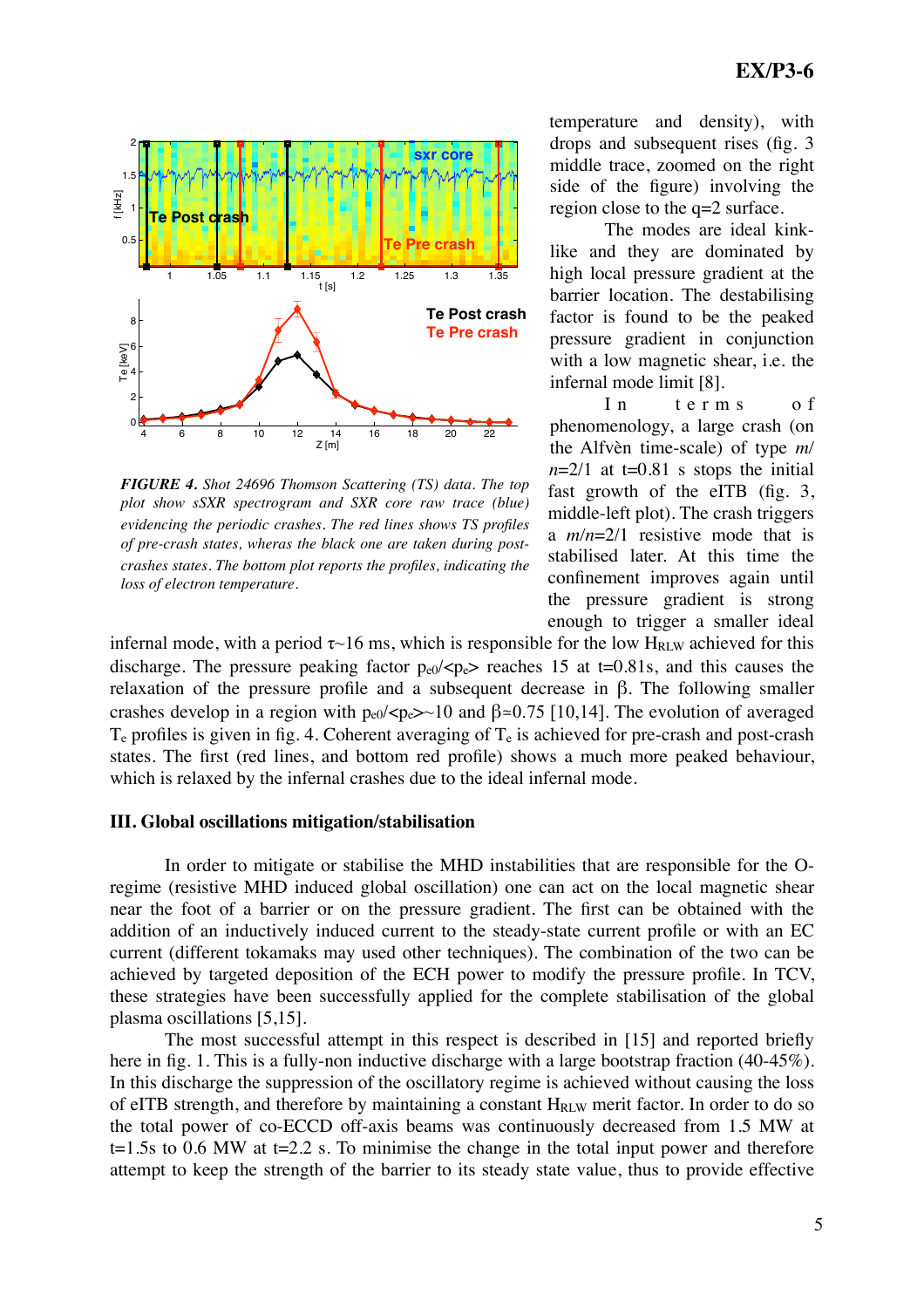

*FIGURE 5. Comparison of electron temperature experimental profiles (lines) and ASTRA modeling results (dots) for pre-MHD, top-performance state (red), and island saturation phase (blue)* 

control without losing confinement properties, counter-ECCD on-axis has been added from 1 s to 2.2 s with a constant power of 0.25 MW.

On the one hand the reduction in co-ECCD should modify the shear in the already low shear region of q<sub>min</sub>, on the other hand the  $q_{min}$  is moved away from the low rational value, which is confirmed by CQL3D [18] and ASTRA [16] simulations [3,15]. The experimental evidence is the suppression of the resistive MHD mode in a time comparable with the resistive time in TCV after the reduction of co-ECCD, i.e. a plasma further from marginal stability in the  $\beta$ -q<sub>min</sub> space (fig. 2). The HRLW increases from 3 to 3.5

after the suppression of the oscillatory regime, indicating that the transport barrier is well sustained. It should be noted that, unlike the resistive mode, the ideal  $n = 1$  mode (with a dominant 3/1 component) can be unstable even if  $q_{min}$  is above 3, but as  $q_{min}$  rises further, the mode stabilises [8].

### **IV. ASTRA simulation of the MHD induced O-regime**

We present preliminary simulations performed to compare the effects of magnetic islands on local transport and the change in profiles observed experimentally. Using the same discharge as in Fig. 1, we show in Fig. 5 the measured profiles at the top of the oscillations (solid red lines, 'without island') and at the bottom (solid blue line, 'with island'). Using the power balance  $\chi_e$  from experimental measurements at the top of the oscillation, keeping ne fixed, we recover the  $T_e$  profile with ASTRA [16] simulation (dashed red line, 'ASTRA without



*FIGURE 6. Comparison of* χe *from ASTRA modeling for pre-MHD, top-performance state (red), and island saturation phase (blue)*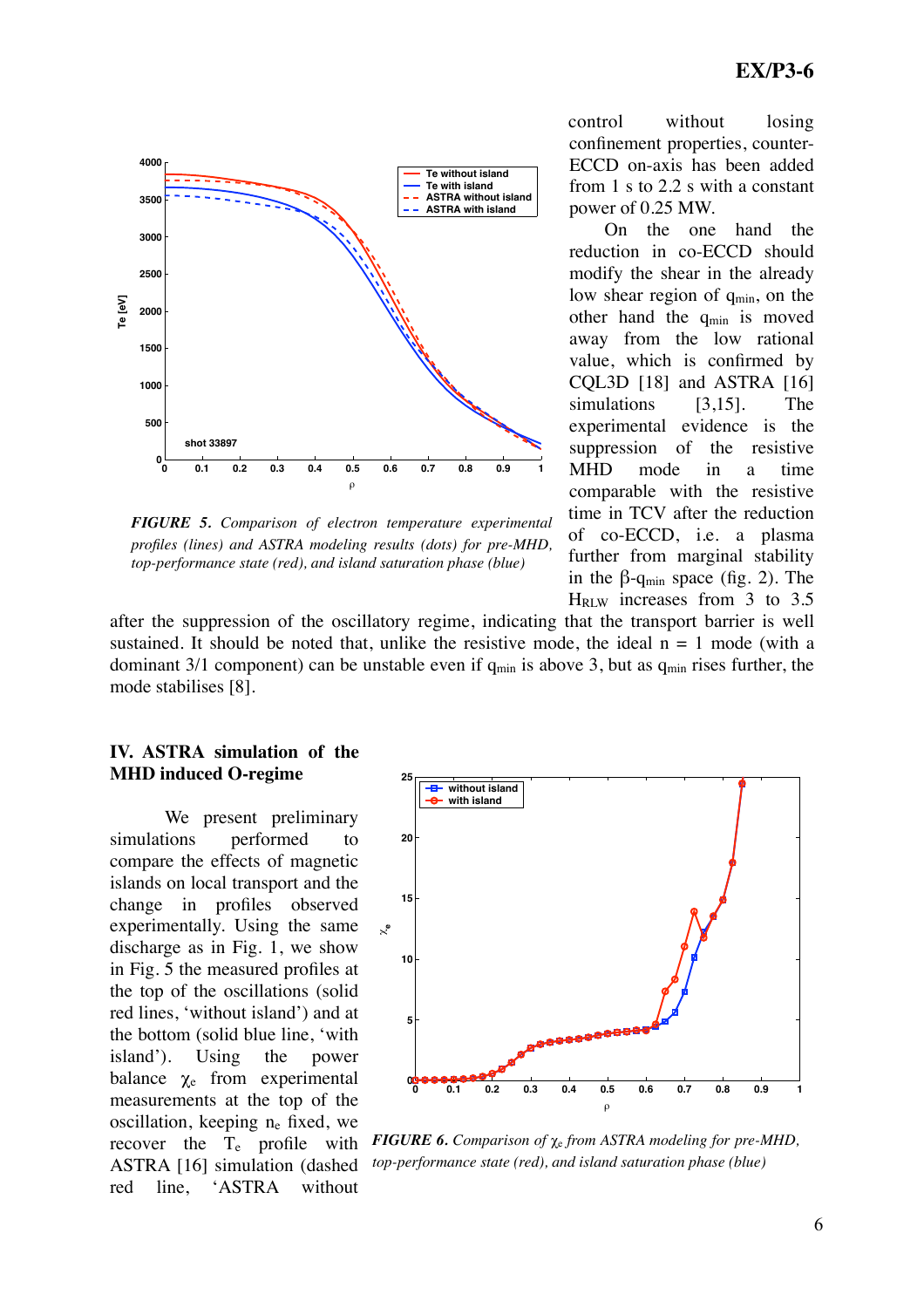island').

The simplified model for the effect of an island is an increase of  $\gamma_e$ over the width of the island. From SXR tomography and magnetic data, a  $m/n=3/1$  island of about 5 cm width located near the foot of the barrier is observed. Therefore, as a first approximation, we have just doubled the value of  $\chi_e$  in this region as shown in Fig. 6. The perturbation is indeed located near the foot of the barrier, ρ~0.7, since it is in the region with the large decrease of  $\gamma$  from  $\rho = 0.75$  to  $p=0.65$ .

At this stage, we do not have a self-consistent model for the stability of the MHD mode, therefore we specify at some time the trigger of the island by changing the  $\chi$  profile, and then remove the perturbation. In



*FIGURE 7. ASTRA central electron temperature time evolution during the modeled appearance of the island. The new stationary state is reached in 20 ms, with a central drop of almost 300 eV.*

Fig. 7 we show the time evolution of the central  $T_e$  value and in Fig. 5 (dashed line, 'ASTRA with island') the stationary profile with the perturbed  $\chi$ . One sees that this simple modification of  $\chi_e(r)$ , consistent with the mode location and width, encapsulates the measured modification of the  $T_e$  profile (solid lines in Fig. 5). The time constants are qualitatively correct as well, however one should also evolve the density since it is also affected by the mode and its time evolution characteristic is different. So these results are preliminary and are used here just to illustrate the coupling between the island and the plasma profiles.

### **V. Conclusion**

Global oscillations in TCV are strongly related to the presence of MHD activity. In reversed shear scenarios, the development of global plasma oscillations can be ascribed to the proximity of the plasma to the infernal stability boundaries and the subsequent onset of a mode. In advanced scenarios these are related to the intrinsic current density (therefore shear) and pressure profiles whose destabilising effects act in the same region. Depending on the  $\beta_{N}$  $q_{min}$  values, the plasma can develop global oscillations due to the onset of ideal modes ( $\beta$ collapse,  $q=2$  sawteeth, minor disruptions) or resistive modes (O-regime,NTM). Thus, many events like  $q \ge 2$  sawteeth, B-collapses, minor disruptions and O-regimes can be assigned to the same physics origin: the proximity to the infernal mode stability limit.

If the plasma parameters are taken closer to the infernal stability boundaries, usually a major disruption terminates the plasma current. Therefore, understanding and controlling global oscillations is necessary for fusion reactors and ITER where advanced scenarios are candidate for steady state operation. These scenarios are only weakly controlled by external actuators, since most of the current profile is sustained by the bootstrap current.

In the recent years, TCV has shown that global plasma oscillations can be controlled by modifying the current density and/or pressure profiles, either with Ohmic current density perturbation or by modifying the ECH/ECCD power [5,15].